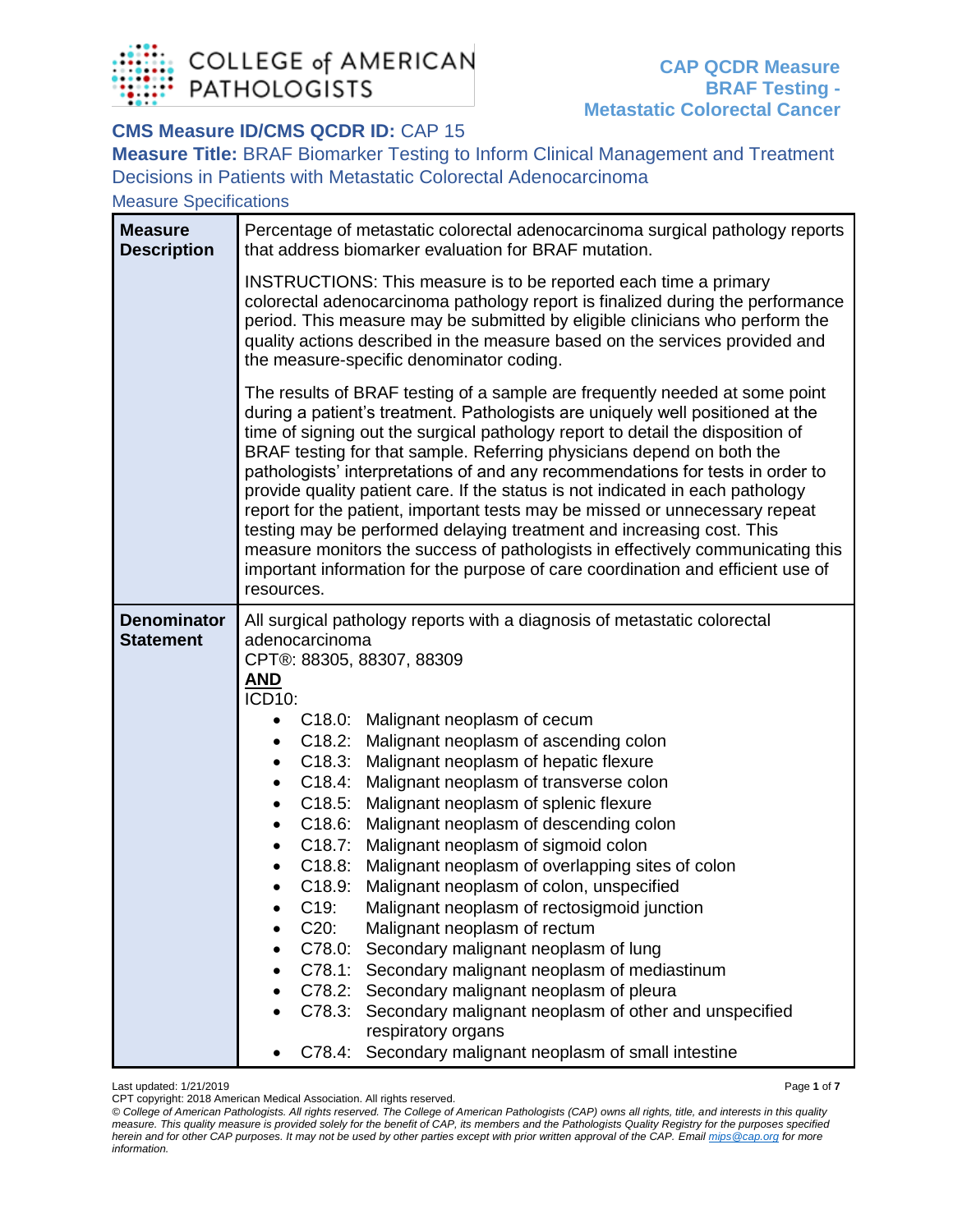

## COLLEGE of AMERICAN **PATHOLOGISTS**

|                    | $\bullet$              |        | C78.5: Secondary malignant neoplasm of large intestine and rectum                          |
|--------------------|------------------------|--------|--------------------------------------------------------------------------------------------|
|                    |                        |        | C78.6: Secondary malignant neoplasm of retroperitoneum and                                 |
|                    |                        |        | peritoneum                                                                                 |
|                    |                        |        | C78.7: Secondary malignant neoplasm of liver and intrahepatic bile<br>duct                 |
|                    |                        | C78.8: | Secondary malignant neoplasm of other and unspecified                                      |
|                    |                        |        | digestive organs                                                                           |
|                    | ٠                      |        | C79.0: Secondary malignant neoplasm of kidney and renal pelvis                             |
|                    | $\bullet$              |        | C79.01: Secondary malignant neoplasm of right kidney and renal pelvis                      |
|                    | $\bullet$              |        | C79.02: Secondary malignant neoplasm of left kidney and renal pelvis                       |
|                    | $\bullet$              |        | C79.1: Secondary malignant neoplasm of bladder and other and<br>unspecified urinary organs |
|                    |                        |        | C79.10: Secondary malignant neoplasm of unspecified urinary organs                         |
|                    | ٠                      |        | C79.11: Secondary malignant neoplasm of bladder                                            |
|                    | $\bullet$<br>$\bullet$ |        | C79.19: Secondary malignant neoplasm of other urinary organs                               |
|                    | $\bullet$              |        | C79.2: Secondary malignant neoplasm of skin                                                |
|                    | $\bullet$              |        | C79.3: Secondary malignant neoplasm of brain and cerebral meninges                         |
|                    | $\bullet$              |        | C79.31: Secondary malignant neoplasm of brain                                              |
|                    | $\bullet$              |        | C79.32: Secondary malignant neoplasm of cerebral meninges                                  |
|                    | $\bullet$              |        | C79.4: Secondary malignant neoplasm of other and unspecified parts                         |
|                    |                        |        | of nervous system                                                                          |
|                    | $\bullet$              |        | C79.40: Secondary malignant neoplasm of unspecified part of nervous                        |
|                    |                        |        | system                                                                                     |
|                    | $\bullet$              |        | C79.49: Secondary malignant neoplasm of other parts of nervous                             |
|                    |                        |        | system                                                                                     |
|                    | ٠                      |        | C79.5: Secondary malignant neoplasm of bone and bone marrow                                |
|                    | $\bullet$              |        | C79.51: Secondary malignant neoplasm of bone                                               |
|                    | $\bullet$              |        | C79.52: Secondary malignant neoplasm of bone marrow                                        |
|                    | $\bullet$              |        | C79.6: Secondary malignant neoplasm of ovary                                               |
|                    | $\bullet$              |        | C79.60: Secondary malignant neoplasm of unspecified ovary                                  |
|                    | $\bullet$              |        | C79.61: Secondary malignant neoplasm of right ovary                                        |
|                    | $\bullet$              |        | C79.62: Secondary malignant neoplasm of left ovary C79.7:                                  |
|                    |                        |        | C79.7: Secondary malignant neoplasm of adrenal gland                                       |
|                    |                        |        | C79.70: Secondary malignant neoplasm of unspecified adrenal gland                          |
|                    |                        |        | C79.71: Secondary malignant neoplasm of right adrenal gland                                |
|                    |                        |        | C79.72: Secondary malignant neoplasm of left adrenal gland C79.8:                          |
|                    |                        |        | C79.8: Secondary malignant neoplasm of other specified sites                               |
|                    |                        |        | C79.81: Secondary malignant neoplasm of breast                                             |
|                    |                        |        | C79.82: Secondary malignant neoplasm of genital organs                                     |
|                    |                        |        | C79.89: Secondary malignant neoplasm of other specified sites                              |
|                    |                        |        | C79.9: Secondary malignant neoplasm of unspecified site                                    |
| <b>Denominator</b> | None                   |        |                                                                                            |
| <b>Exclusions</b>  |                        |        |                                                                                            |
|                    |                        |        |                                                                                            |

Last updated: 1/21/2019 Page **2** of **7**

CPT copyright: 2018 American Medical Association. All rights reserved.

*© College of American Pathologists. All rights reserved. The College of American Pathologists (CAP) owns all rights, title, and interests in this quality measure. This quality measure is provided solely for the benefit of CAP, its members and the Pathologists Quality Registry for the purposes specified herein and for other CAP purposes. It may not be used by other parties except with prior written approval of the CAP. Emai[l mips@cap.org](mailto:mips@cap.org) for more information.*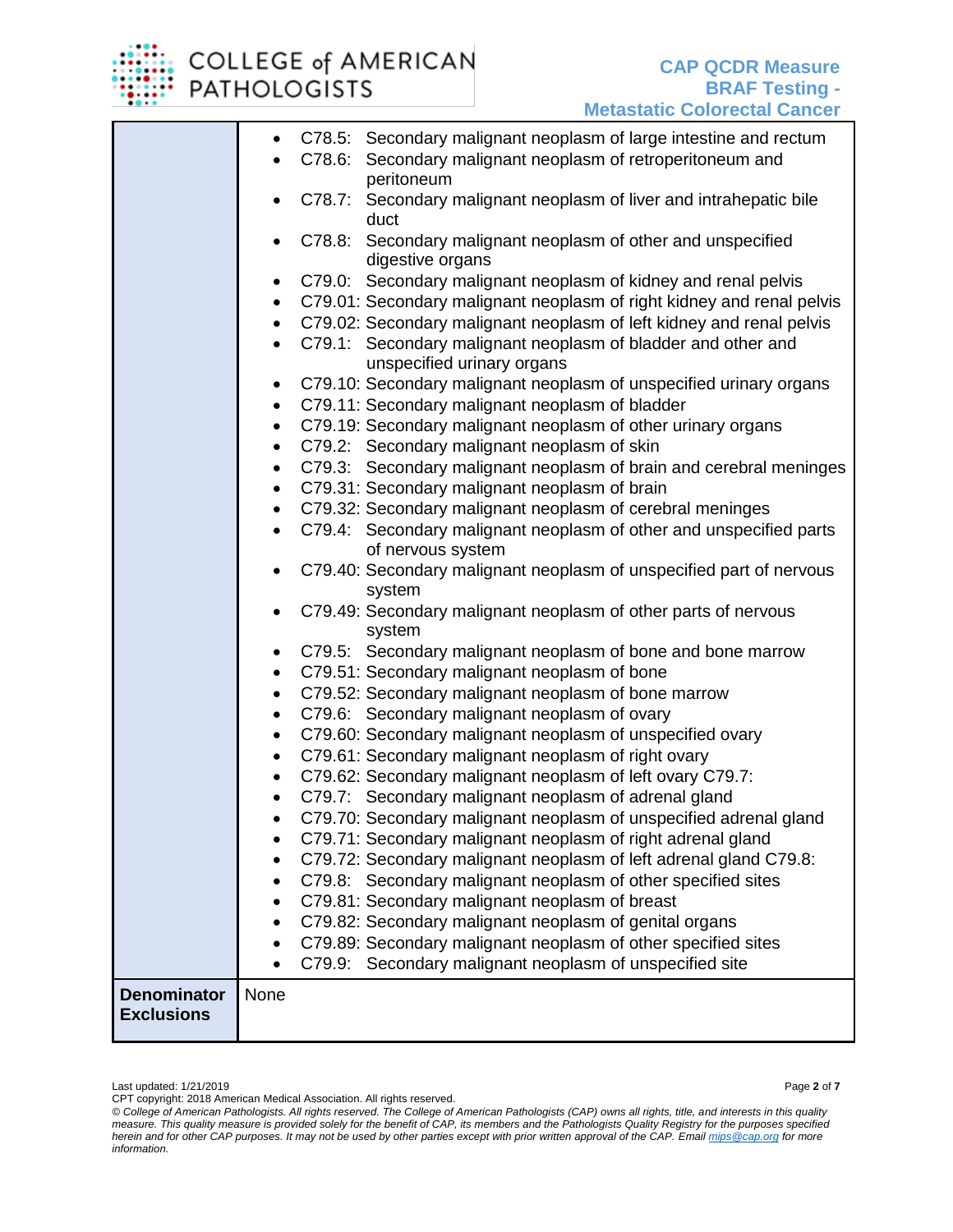

| <b>Denominator</b><br><b>Exceptions</b>                 | Documentation of reason(s) BRAF test was not performed (e.g., payor-related<br>limitations, patients receiving hospice)                                                                                                                                                                                                                                                                                                                                                                                                                                                                                                                                                                                                                                                                                                                                                                                                                                                                                                                                                                                                                                                                                                                                                                                                                                                                                                                                    |  |  |  |
|---------------------------------------------------------|------------------------------------------------------------------------------------------------------------------------------------------------------------------------------------------------------------------------------------------------------------------------------------------------------------------------------------------------------------------------------------------------------------------------------------------------------------------------------------------------------------------------------------------------------------------------------------------------------------------------------------------------------------------------------------------------------------------------------------------------------------------------------------------------------------------------------------------------------------------------------------------------------------------------------------------------------------------------------------------------------------------------------------------------------------------------------------------------------------------------------------------------------------------------------------------------------------------------------------------------------------------------------------------------------------------------------------------------------------------------------------------------------------------------------------------------------------|--|--|--|
| <b>Numerator</b><br><b>Statement</b>                    | Surgical pathology reports that contain impression or conclusion of, or<br>recommendation for BRAF testing.<br>Numerator guidance:<br>A short note can be made in the final report, such as:<br><b>BRAF</b> mutation / positive<br>No BRAF mutations detected / negative<br><b>BRAF</b> previously performed<br>$\bullet$<br>BRAF mutation testing recommended<br>$\bullet$<br>BRAF mutation cannot be determined<br>BRAF mutation status may be derived from either the primary or a reference<br>laboratory.<br>CPT®: 81210, 81212, 81445, 81455                                                                                                                                                                                                                                                                                                                                                                                                                                                                                                                                                                                                                                                                                                                                                                                                                                                                                                         |  |  |  |
| <b>Numerator</b><br><b>Exclusions</b>                   | None                                                                                                                                                                                                                                                                                                                                                                                                                                                                                                                                                                                                                                                                                                                                                                                                                                                                                                                                                                                                                                                                                                                                                                                                                                                                                                                                                                                                                                                       |  |  |  |
| <b>Measure Information</b>                              |                                                                                                                                                                                                                                                                                                                                                                                                                                                                                                                                                                                                                                                                                                                                                                                                                                                                                                                                                                                                                                                                                                                                                                                                                                                                                                                                                                                                                                                            |  |  |  |
| <b>NQS Domain</b>                                       | <b>Communication and Care Coordination</b>                                                                                                                                                                                                                                                                                                                                                                                                                                                                                                                                                                                                                                                                                                                                                                                                                                                                                                                                                                                                                                                                                                                                                                                                                                                                                                                                                                                                                 |  |  |  |
| <b>Meaningful</b><br><b>Measures</b><br>Area(s)         | Transfer of Health Information and Interoperability                                                                                                                                                                                                                                                                                                                                                                                                                                                                                                                                                                                                                                                                                                                                                                                                                                                                                                                                                                                                                                                                                                                                                                                                                                                                                                                                                                                                        |  |  |  |
| <b>Meaningful</b><br><b>Measure</b><br><b>Rationale</b> | NCCN recommends that all patients with metastatic CRC should have tumor<br>tissue genotyped for BRAF mutations (1). BRAF V600 mutation makes<br>response to panitumumab or cetuximab highly unlikely unless given with a<br>BRAF inhibitor. In the Molecular Biomarkers for the Evaluation of Colorectal<br>Cancer guideline from the American Society for Clinical Pathology, College of<br>American Pathologists, Association for Molecular Pathology, and American<br>Society of Clinical Oncology it is recommended that BRAF p. V600 (BRAF<br>c.1799 [p.V600]) position mutational analysis should be performed in CRC<br>tissue in selected patients with colorectal carcinoma for prognostic stratification<br>(2).<br>BRAF activating mutations occur in about 8% of advanced disease patients<br>with CRC and in approximately 14% of patients with localized stage II and III<br>CRC. As such, mutations in BRAF constitute a substantial subset of patients<br>with CRC (2). This recommendation is supported by seven systematic reviews<br>(3-9), three of which included meta-analysis (4, 5, 9).<br>The measure is designed to account for situations where it is not appropriate,<br>safe or possible to obtain BRAF evaluation due to the patient receiving hospice<br>or palliative care or resources to perform the evaluation are not available. In<br>addition, it is intended to reflect factors relating to patient choice. For all |  |  |  |

Last updated: 1/21/2019 Page **3** of **7**

CPT copyright: 2018 American Medical Association. All rights reserved.

*<sup>©</sup> College of American Pathologists. All rights reserved. The College of American Pathologists (CAP) owns all rights, title, and interests in this quality measure. This quality measure is provided solely for the benefit of CAP, its members and the Pathologists Quality Registry for the purposes specified herein and for other CAP purposes. It may not be used by other parties except with prior written approval of the CAP. Emai[l mips@cap.org](mailto:mips@cap.org) for more information.*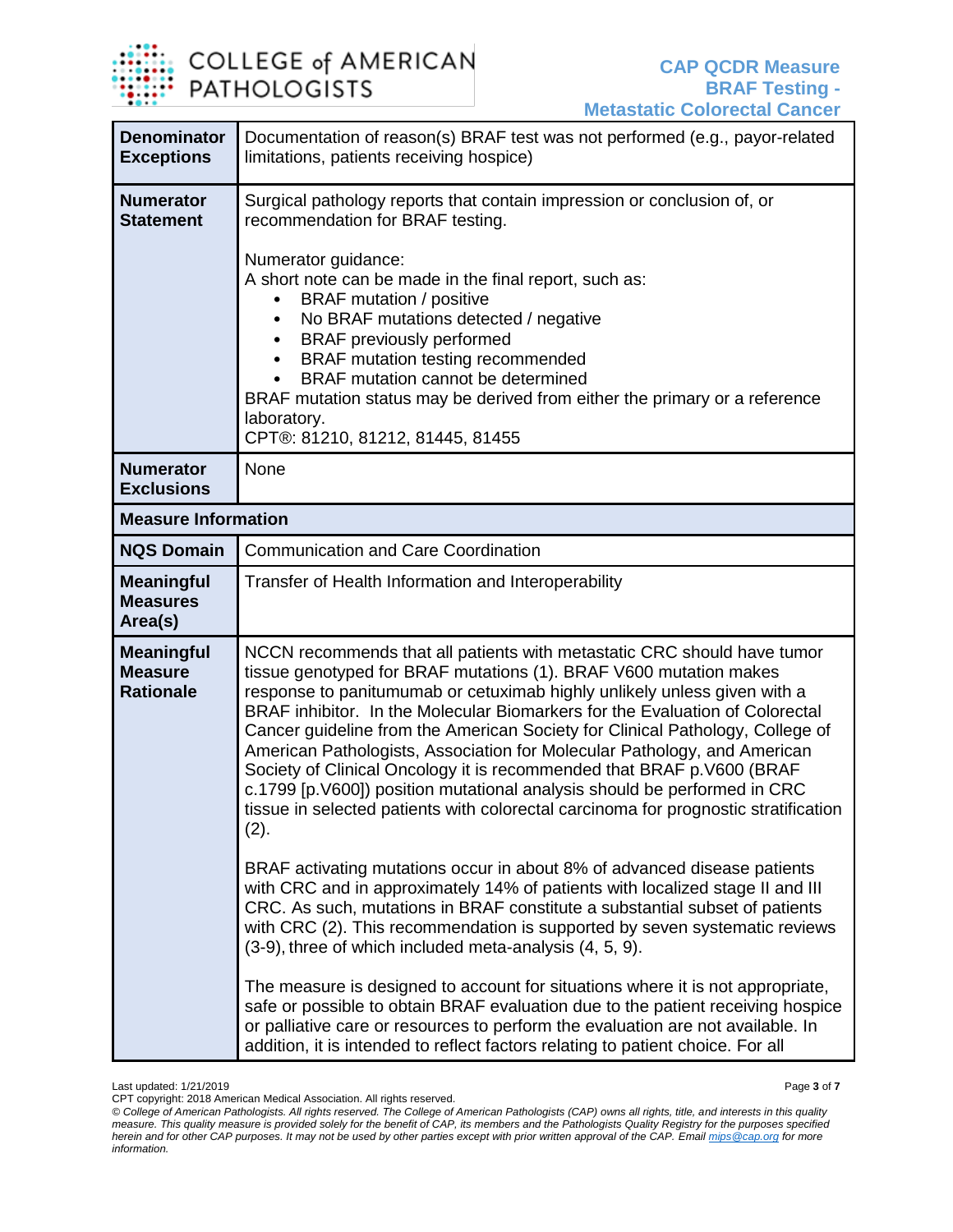

|                                         | metastatic colorectal adenocarcinoma cases, whether BRAF V600 was<br>conducted or not, a standard statement addressing BRAF should be included in                                                                                                                                                                                                |
|-----------------------------------------|--------------------------------------------------------------------------------------------------------------------------------------------------------------------------------------------------------------------------------------------------------------------------------------------------------------------------------------------------|
|                                         | pathology reports.<br>1. Febbo PG, Ladanyi M, Aldape KD, et al. NCCN task force report:<br>evaluating the clinical utility of tumor markers in oncology. J Natl Compr                                                                                                                                                                            |
|                                         | Cancer Netw. 2011;9(suppl 5):S1-S33.<br>2. Sepulveda AR, et al. Molecular Biomarkers for the Evaluation of<br>Colorectal Cancer: Guideline from the American Society for Clinical<br>Pathology, College of American Pathologists, Association for Molecular<br>Pathology, and American Society of Clinical Oncology. Arch Pathol Lab             |
|                                         | Med. 2017 May; 141(5): 625-657.<br>3. Baas JM, Krens LL, Guchelaar HJ, et al. Concordance of predictive<br>markers for EGFR inhibitors in primary tumors and metastases in<br>colorectal cancer: a review. Oncologist. 2011;16:1239-1249. doi<br>0.1634/theoncologist. 2011-0024.                                                                |
|                                         | 4. Xu Q, Xu AT, Zhu MM, et al. Predictive and prognostic roles of BRAF<br>mutation in patients with metastatic colorectal cancer treated with anti-<br>epidermal growth factor receptor monoclonal antibodies: a meta-                                                                                                                           |
|                                         | analysis. J Dig Dis. 2013; 14:409-416. doi 10.1111/1751-2980.12063].<br>5. Yuan ZX, Wang XY, Qin QY, et al. The prognostic role of BRAF<br>mutation in metastatic colorectal cancer receiving anti-EGFR<br>monoclonal antibodies: a meta-analysis. PLoS One. 2013;8:e65995.                                                                      |
|                                         | doi 10.1371/journal.pone.0065995.<br>6. Lin JS, Webber EM, Senger CA, et al. Systematic review of<br>pharmacogenetics testing for predicting clinical benefit to anti-EGFR<br>therapy in metastatic colorectal cancer. Am J Cancer Res. 2011;1:650-<br>662.                                                                                      |
|                                         | 7. Mao C, Liao RY, Qiu LX, et al. BRAF V600E mutation and resistance to<br>anti-EGFR monoclonal antibodies in patients with metastatic colorectal<br>cancer: a meta-analysis. Mol Biol Rep. 2011;38:2219-2223. doi<br>10.1007/s11033-010-0351-4.                                                                                                 |
|                                         | 8. Parsons MT, Buchanan DD, Thompson B, et al. Correlation of tumour<br>BRAF mutations and MLH1 methylation with germline mismatch repair<br>(MMR) gene mutation status: a literature review assessing utility of<br>tumour features for MMR variant classification. J Med Genet.                                                                |
|                                         | 2012;49:151-157. doi 10.1136/jmedgenet-2011-100714].<br>9. Cui D, Cao D, Yang Y, et al. Effect of BRAF V600E mutation on tumor<br>response of anti-EGFR monoclonal antibodies for first-line metastatic<br>colorectal cancer treatment: a meta-analysis of randomized studies.<br>Mol Biol Rep. 2014;41:1291-1298 doi 10.1007/s11033-013-2974-8. |
| <b>Measure</b><br><b>Type</b>           | Process                                                                                                                                                                                                                                                                                                                                          |
| <b>Data Source</b>                      | Laboratory Information Systems; pathology reports                                                                                                                                                                                                                                                                                                |
| <b>Summary of</b><br><b>Performance</b> | In May 2017, the American Society for Clinical Pathology (ASCP), the College<br>of American Pathologists (CAP), the Association for Molecular Pathology<br>(AMP), and the American Society of Clinical Oncology (ASCO) collaborated to                                                                                                           |

Last updated: 1/21/2019 Page **4** of **7**

CPT copyright: 2018 American Medical Association. All rights reserved.

*© College of American Pathologists. All rights reserved. The College of American Pathologists (CAP) owns all rights, title, and interests in this quality measure. This quality measure is provided solely for the benefit of CAP, its members and the Pathologists Quality Registry for the purposes specified herein and for other CAP purposes. It may not be used by other parties except with prior written approval of the CAP. Emai[l mips@cap.org](mailto:mips@cap.org) for more information.*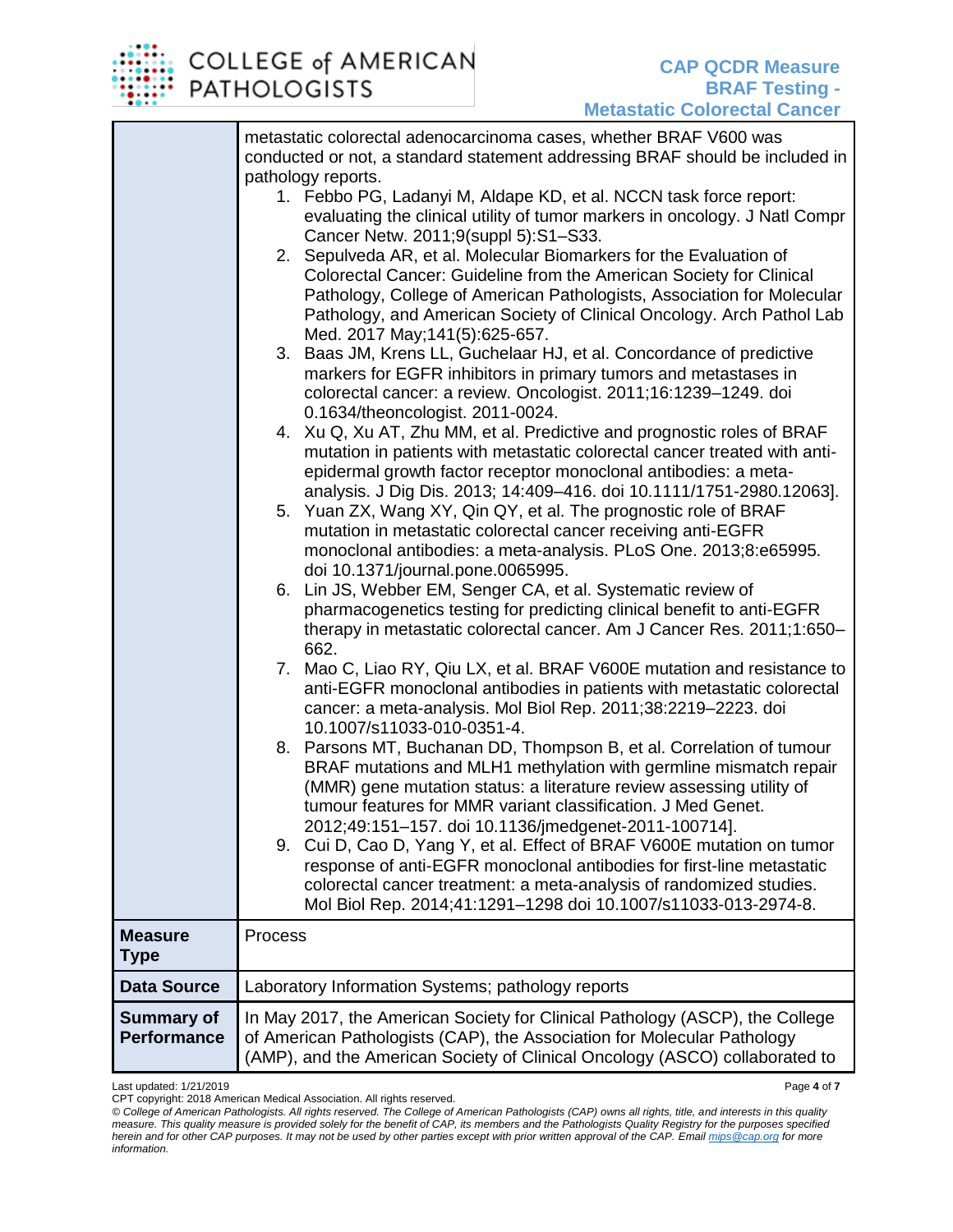

| Gap<br><b>Evidence</b> | develop a clinical practice guideline on molecular biomarker testing for patients<br>with early and advanced colorectal cancer. This evidence-based clinical<br>practice guideline was developed to help establish standard molecular<br>biomarker testing, guide targeted therapy decisions, and advance personalized<br>care for these patients (1).                                                                                                                                                                                                  |
|------------------------|---------------------------------------------------------------------------------------------------------------------------------------------------------------------------------------------------------------------------------------------------------------------------------------------------------------------------------------------------------------------------------------------------------------------------------------------------------------------------------------------------------------------------------------------------------|
|                        | Prior to the release of this guideline, the utility of incorporating prognostic<br>biomarkers in the management of patients with CRC had not been well defined<br>in clinical practice and treatment decisions are not made based on prognostic<br>markers (1-9). However, as chemotherapeutic regimens become refined and as<br>panels of prognostic markers are put in place to determine which CRC patients<br>should receive therapy, these data will become essential.                                                                             |
|                        | Laboratories and regulatory agencies are faced with challenges to rapidly and<br>efficiently provide new test results for the management of patients with cancer.<br>There is a need for current evidence-based recommendations for the molecular<br>testing of CRC tissues to guide targeted therapies and conventional<br>chemotherapy regimens. Therefore, the current evidence-based<br>recommendations for the molecular testing of CRC tissues were developed so<br>that new advances in the molecular testing for clinical management of CRC can |
|                        | be integrated (1).<br>1. Sepulveda AR, et al. Molecular Biomarkers for the Evaluation of<br>Colorectal Cancer: Guideline from the American Society for Clinical<br>Pathology, College of American Pathologists, Association for Molecular<br>Pathology, and American Society of Clinical Oncology. Arch Pathol Lab<br>Med. 2017 May; 141(5): 625-657.                                                                                                                                                                                                   |
|                        | 2. Febbo PG, Ladanyi M, Aldape KD, et al. NCCN task force report:<br>evaluating the clinical utility of tumor markers in oncology. J Natl Compr<br>Cancer Netw. 2011;9(suppl 5):S1-S33.                                                                                                                                                                                                                                                                                                                                                                 |
|                        | 3. Baas JM, Krens LL, Guchelaar HJ, et al. Concordance of predictive<br>markers for EGFR inhibitors in primary tumors and metastases in<br>colorectal cancer: a review. Oncologist. 2011;16:1239-1249. doi<br>0.1634/theoncologist. 2011-0024.                                                                                                                                                                                                                                                                                                          |
|                        | 4. Xu Q, Xu AT, Zhu MM, et al. Predictive and prognostic roles of BRAF<br>mutation in patients with metastatic colorectal cancer treated with anti-<br>epidermal growth factor receptor monoclonal antibodies: a meta-<br>analysis. J Dig Dis. 2013; 14:409-416. doi 10.1111/1751-2980.12063].                                                                                                                                                                                                                                                          |
|                        | 5. Yuan ZX, Wang XY, Qin QY, et al. The prognostic role of BRAF<br>mutation in metastatic colorectal cancer receiving anti-EGFR<br>monoclonal antibodies: a meta-analysis. PLoS One. 2013;8:e65995.<br>doi 10.1371/journal.pone.0065995.                                                                                                                                                                                                                                                                                                                |
|                        | 6. Lin JS, Webber EM, Senger CA, et al. Systematic review of<br>pharmacogenetics testing for predicting clinical benefit to anti-EGFR<br>therapy in metastatic colorectal cancer. Am J Cancer Res. 2011;1:650-<br>662.                                                                                                                                                                                                                                                                                                                                  |
|                        | 7. Mao C, Liao RY, Qiu LX, et al. BRAF V600E mutation and resistance to<br>anti-EGFR monoclonal antibodies in patients with metastatic colorectal                                                                                                                                                                                                                                                                                                                                                                                                       |

Last updated: 1/21/2019 Page **5** of **7**

CPT copyright: 2018 American Medical Association. All rights reserved. *© College of American Pathologists. All rights reserved. The College of American Pathologists (CAP) owns all rights, title, and interests in this quality measure. This quality measure is provided solely for the benefit of CAP, its members and the Pathologists Quality Registry for the purposes specified herein and for other CAP purposes. It may not be used by other parties except with prior written approval of the CAP. Emai[l mips@cap.org](mailto:mips@cap.org) for more information.*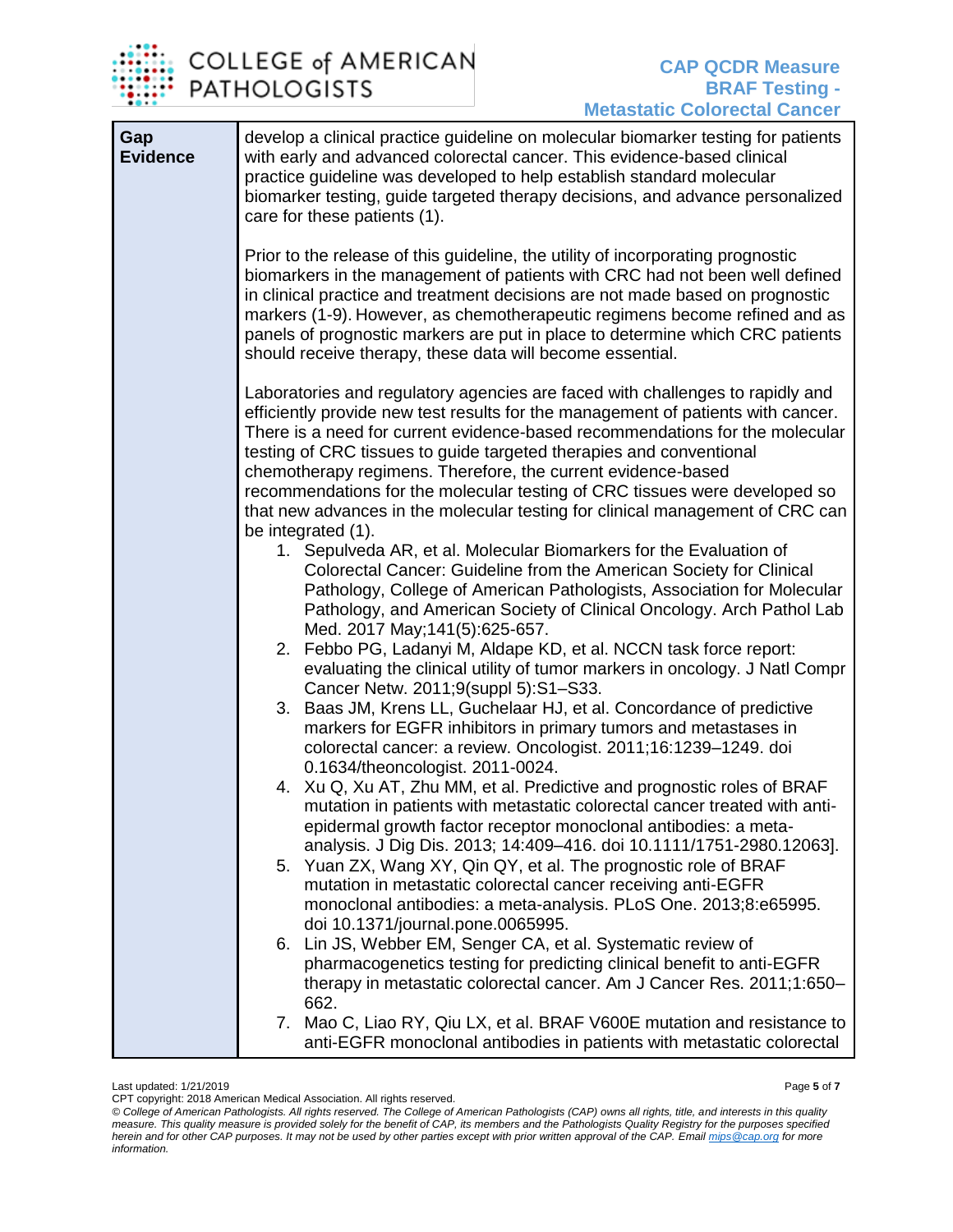## COLLEGE of AMERICAN **PATHOLOGISTS**

|                                                                                                       | cancer: a meta-analysis. Mol Biol Rep. 2011;38:2219-2223. doi<br>10.1007/s11033-010-0351-4.<br>8. Parsons MT, Buchanan DD, Thompson B, et al. Correlation of tumour<br>BRAF mutations and MLH1 methylation with germline mismatch repair<br>(MMR) gene mutation status: a literature review assessing utility of<br>tumour features for MMR variant classification. J Med Genet.<br>2012;49:151-157. doi 10.1136/jmedgenet-2011-100714].<br>9. Cui D, Cao D, Yang Y, et al. Effect of BRAF V600E mutation on tumor<br>response of anti-EGFR monoclonal antibodies for first-line metastatic<br>colorectal cancer treatment: a meta-analysis of randomized studies.<br>Mol Biol Rep. 2014;41:1291-1298 doi 10.1007/s11033-013-2974-8.                                                                                                                                     |  |  |
|-------------------------------------------------------------------------------------------------------|--------------------------------------------------------------------------------------------------------------------------------------------------------------------------------------------------------------------------------------------------------------------------------------------------------------------------------------------------------------------------------------------------------------------------------------------------------------------------------------------------------------------------------------------------------------------------------------------------------------------------------------------------------------------------------------------------------------------------------------------------------------------------------------------------------------------------------------------------------------------------|--|--|
| <b>Measure</b><br>Owner                                                                               | <b>College of American Pathologists</b>                                                                                                                                                                                                                                                                                                                                                                                                                                                                                                                                                                                                                                                                                                                                                                                                                                  |  |  |
| <b>NQF ID</b>                                                                                         | N/A                                                                                                                                                                                                                                                                                                                                                                                                                                                                                                                                                                                                                                                                                                                                                                                                                                                                      |  |  |
| <b>Number of</b><br><b>Performance</b><br><b>Rates</b>                                                | 1                                                                                                                                                                                                                                                                                                                                                                                                                                                                                                                                                                                                                                                                                                                                                                                                                                                                        |  |  |
| <b>Overall</b><br><b>Performance</b><br>Rate                                                          | 1st Performance Rate                                                                                                                                                                                                                                                                                                                                                                                                                                                                                                                                                                                                                                                                                                                                                                                                                                                     |  |  |
| <b>High-priority</b>                                                                                  | Yes                                                                                                                                                                                                                                                                                                                                                                                                                                                                                                                                                                                                                                                                                                                                                                                                                                                                      |  |  |
| Improvement<br><b>Notation</b>                                                                        | <b>Inverse Measure: No</b><br>Proportional Measure: Yes (Higher score indicates better quality)<br>Continuous Variable Measure: No<br>Ratio Measure: No<br>Risk-adjusted: No                                                                                                                                                                                                                                                                                                                                                                                                                                                                                                                                                                                                                                                                                             |  |  |
| <b>Specialty</b>                                                                                      | Pathology                                                                                                                                                                                                                                                                                                                                                                                                                                                                                                                                                                                                                                                                                                                                                                                                                                                                |  |  |
| <b>Current</b><br><b>Clinical</b><br><b>Guideline the</b><br><b>Measure is</b><br><b>Derived From</b> | BRAF p.V600 (BRAF c.1799 [p.V600]) mutational analysis should be<br>performed in CRC tissue in selected patients with colorectal carcinoma for<br>prognostic stratification. (Recommendation) (1).<br>All patients with metastatic colorectal cancer should have tumor tissue<br>genotyped for BRAF mutations (Strong recommendation) (2).<br>1. Sepulveda AR, et al. Molecular Biomarkers for the Evaluation of<br>Colorectal Cancer: Guideline from the American Society for Clinical<br>Pathology, College of American Pathologists, Association for Molecular<br>Pathology, and American Society of Clinical Oncology. Arch Pathol Lab<br>Med. 2017 May; 141(5): 625-657.<br>2. Febbo PG, Ladanyi M, Aldape KD, et al. NCCN task force report:<br>evaluating the clinical utility of tumor markers in oncology. J Natl Compr<br>Cancer Netw. 2011;9(suppl 5):S1-S33. |  |  |

Last updated: 1/21/2019 Page **6** of **7**

CPT copyright: 2018 American Medical Association. All rights reserved. *© College of American Pathologists. All rights reserved. The College of American Pathologists (CAP) owns all rights, title, and interests in this quality measure. This quality measure is provided solely for the benefit of CAP, its members and the Pathologists Quality Registry for the purposes specified herein and for other CAP purposes. It may not be used by other parties except with prior written approval of the CAP. Emai[l mips@cap.org](mailto:mips@cap.org) for more information.*